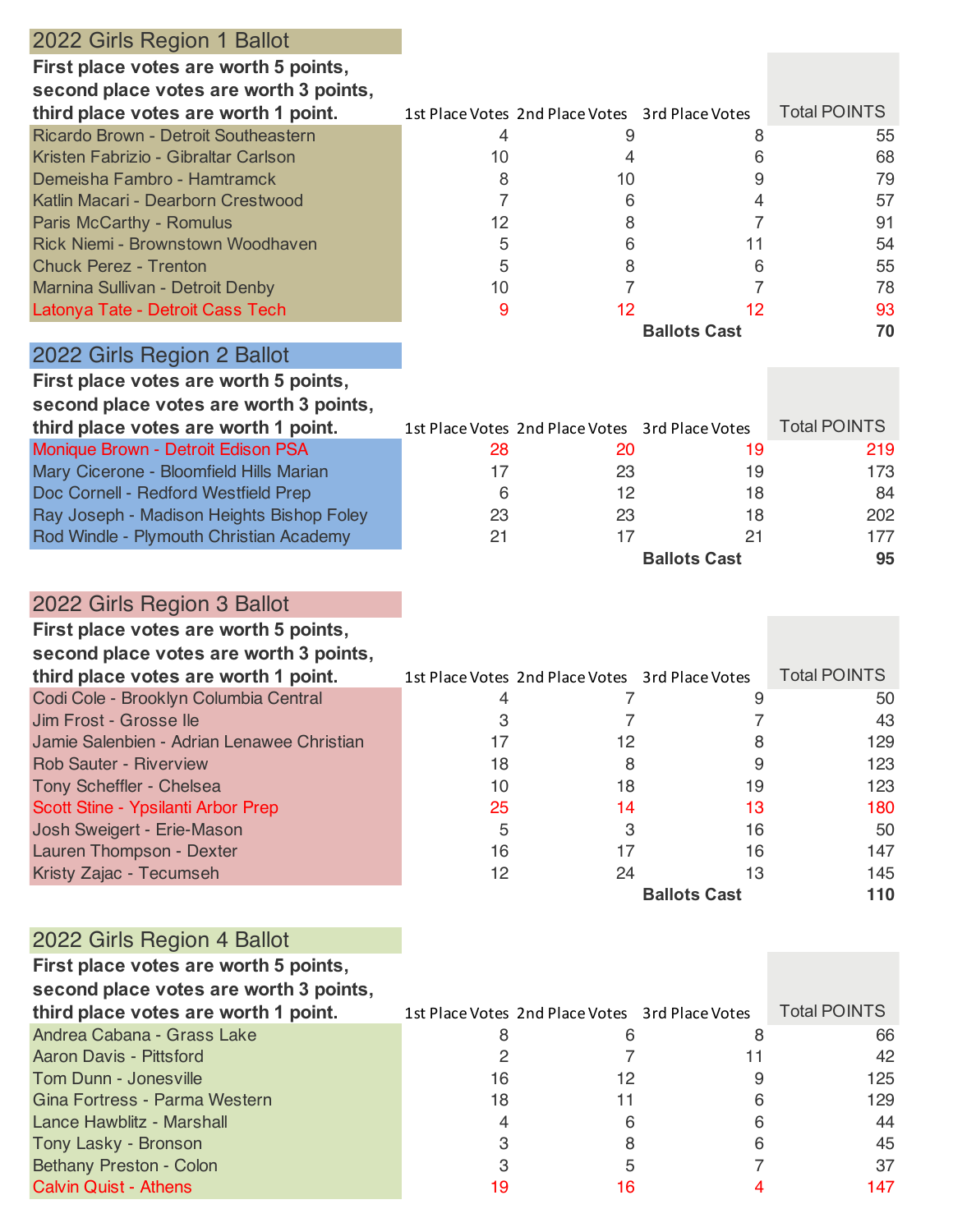| Kevin Reed - Hillsdale Academy              |    | 6                                               | 8                   | 31                  |
|---------------------------------------------|----|-------------------------------------------------|---------------------|---------------------|
| Rick Saldana - Springport                   | 2  | 2                                               | 10                  | 26                  |
| Chad Smith - Battle Creek Calhoun Christian | 4  |                                                 | 5                   | 28                  |
|                                             |    |                                                 | <b>Ballots Cast</b> | 80                  |
|                                             |    |                                                 |                     |                     |
| 2022 Girls Region 5 Ballot                  |    |                                                 |                     |                     |
| First place votes are worth 5 points,       |    |                                                 |                     |                     |
| second place votes are worth 3 points,      |    |                                                 |                     |                     |
| third place votes are worth 1 point.        |    | 1st Place Votes 2nd Place Votes 3rd Place Votes |                     | <b>Total POINTS</b> |
| Kirsten Allison - Bloomingdale              | 11 | 14                                              | 22                  | 119                 |
| Ken Dietz - Watervliet                      | 24 | 28                                              | 26                  | 230                 |
| Max Kulczyk - Schoolcraft                   | 35 | 23                                              | 16                  | 260                 |
| Gabe Miller - Buchanan                      | 15 | 19                                              | 19                  | 151                 |

Jamin Olds - Hartford 6 14 27 99

**Ballots Cast 142**

| Jon Pobuda - Edwardsburg                  |  | 281. |
|-------------------------------------------|--|------|
| <b>Blake Shaw - Battle Creek Lakeview</b> |  | 138  |

| First place votes are worth 5 points,  |    |                                                 |                     |                     |
|----------------------------------------|----|-------------------------------------------------|---------------------|---------------------|
| second place votes are worth 3 points, |    |                                                 |                     |                     |
| third place votes are worth 1 point.   |    | 1st Place Votes 2nd Place Votes 3rd Place Votes |                     | <b>Total POINTS</b> |
| Josh Delamater - Grant                 | 4  | 8                                               | 4                   | 48                  |
| Bob Raven - Morley Stanwood            | 6  | 12                                              | 18                  | 84                  |
| <b>Travis Rosema - Hart</b>            | 14 | 13                                              | 11                  | 120                 |
| Warren Stowe - Ludington               | 28 | 15                                              | 12                  | 197                 |
| Nick Thaler - Montague                 | 6  | 12                                              | 13                  | 79                  |
| Nate Thomasma - Newaygo                | 22 | 20                                              | 22                  | 192                 |
|                                        |    |                                                 | <b>Ballots Cast</b> | 80                  |

## 2022 Girls Region 7 Ballot

| First place votes are worth 5 points,    |    |                                                 |                     |                     |
|------------------------------------------|----|-------------------------------------------------|---------------------|---------------------|
| second place votes are worth 3 points,   |    |                                                 |                     |                     |
| third place votes are worth 1 point.     |    | 1st Place Votes 2nd Place Votes 3rd Place Votes |                     | <b>Total POINTS</b> |
| Bryan Applin - Sparta                    | 14 | 19                                              | 25                  | 152                 |
| <b>Casey Glass - Hudsonville</b>         | 19 | 32                                              | 33                  | 224                 |
| Kim Legge - Grand Rapids South Christian | 8  | 14                                              | 19                  | 101                 |
| Mike Phillips - Muskegon Mona Shores     | 14 | 15                                              | 14                  | 129                 |
| Jen Slot - Byron Center                  | 33 | 44                                              | 35                  | 332                 |
| Dan Telgenhof - Holland                  | 14 |                                                 | 23                  | 114                 |
| <b>Brad Wilson - Rockford</b>            | 63 | 34                                              | 16                  | 433                 |
|                                          |    |                                                 | <b>Ballots Cast</b> | 165                 |

| 2022 Girls Region 8 Ballot                                                      |    |                                                 |    |                     |
|---------------------------------------------------------------------------------|----|-------------------------------------------------|----|---------------------|
| First place votes are worth 5 points,<br>second place votes are worth 3 points, |    |                                                 |    |                     |
| third place votes are worth 1 point.                                            |    | 1st Place Votes 2nd Place Votes 3rd Place Votes |    | <b>Total POINTS</b> |
| Pete Cool - Williamston                                                         | 6  | 5                                               | 8  | 53                  |
| Nate Goerge - Fowler                                                            | 34 |                                                 | 17 | 238                 |
| Jason Haid - Portland                                                           | 24 | 30                                              | 20 | 230                 |
| Justin Houghton - Leslie                                                        | 6  |                                                 | 8  | 59                  |
| Kacee Reid - Lansing Catholic                                                   | 17 | 16                                              | 11 | 144                 |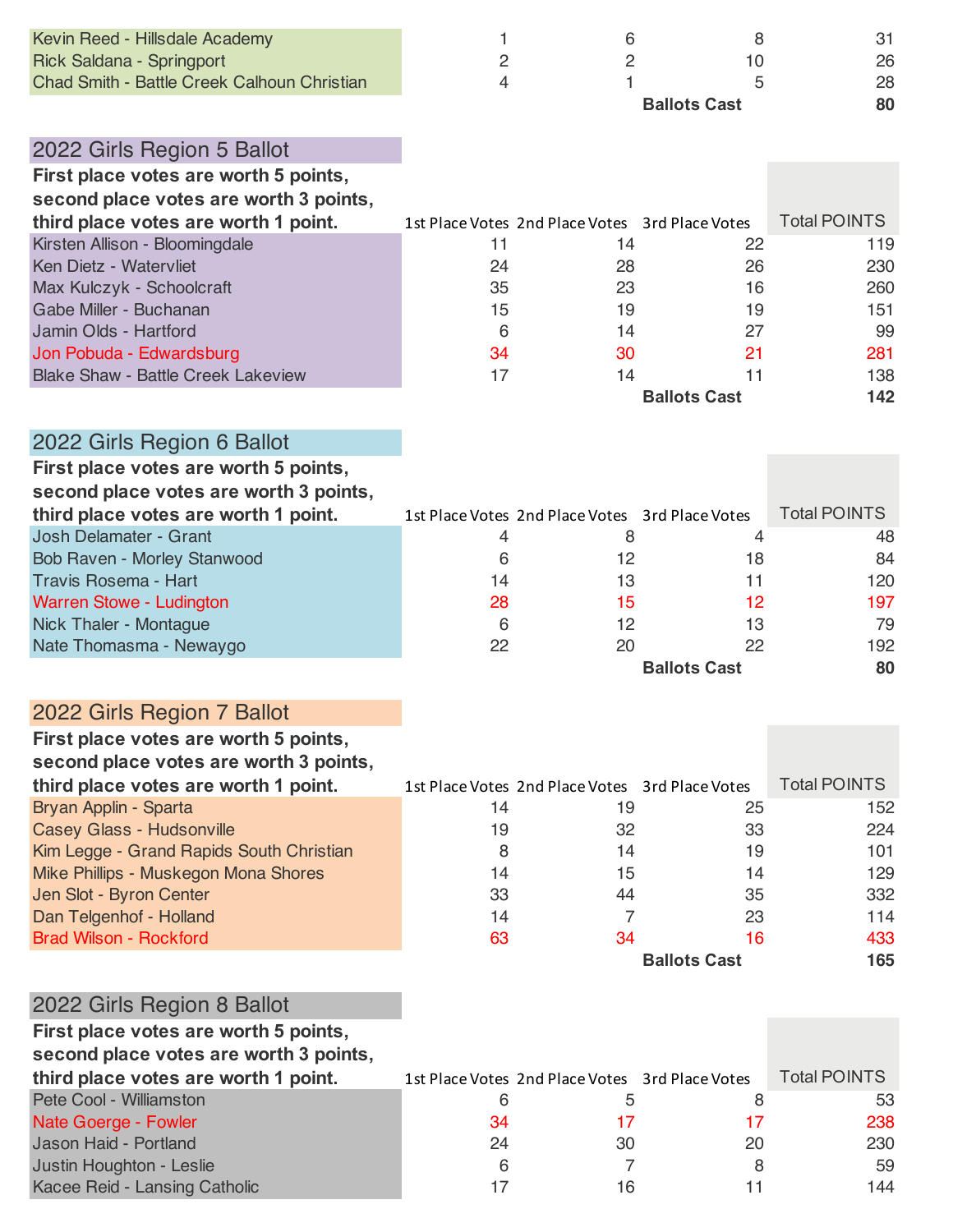| Al Schrauben - Portland St. Patrick<br>Rob Smith - East Lansing<br>Mike Sykes - Dansville | 8<br>12 | 23<br>8<br>8                                    | 20<br>16<br>14<br><b>Ballots Cast</b> | 129<br>100<br>73<br>114 |
|-------------------------------------------------------------------------------------------|---------|-------------------------------------------------|---------------------------------------|-------------------------|
| 2022 Girls Region 9 Ballot                                                                |         |                                                 |                                       |                         |
| First place votes are worth 5 points,<br>second place votes are worth 3 points,           |         |                                                 |                                       |                         |
| third place votes are worth 1 point.                                                      |         | 1st Place Votes 2nd Place Votes 3rd Place Votes |                                       | <b>Total POINTS</b>     |
| Rachel Bryer - Oxford                                                                     | 14      | 17                                              | 24                                    | 145                     |
| Rob Leadley - South Lyon East                                                             | 4       | 15                                              | 24                                    | 89                      |
| Chris Manchester - Birmingham Seaholm                                                     | 2       | 6                                               | 11                                    | 39                      |
| Darrin McAllister - West Bloomfield                                                       | 34      | 13                                              | 14                                    | 223                     |
| Jarvis Mitchell - Wayne Memorial                                                          |         | 23                                              | 10                                    | 134                     |

Tim Olszewski - Howell 11 12 18 109 Don Palmer - Hartland 50 37 12 373 **Julius Porter - Troy 16** 16 13 137 John Santi - Livonia Franklin 12 10 10 10 106 Bill Thurston - Rochester 8 16 15 103

| 2022 Girls Region 10 Ballot                                                     |    |                                                 |                     |                     |
|---------------------------------------------------------------------------------|----|-------------------------------------------------|---------------------|---------------------|
| First place votes are worth 5 points,<br>second place votes are worth 3 points, |    |                                                 |                     |                     |
| third place votes are worth 1 point.                                            |    | 1st Place Votes 2nd Place Votes 3rd Place Votes |                     | <b>Total POINTS</b> |
| Gary Bennett - Grosse Pointe North                                              | 10 | 32                                              | 11                  | 157                 |
| Joe Charrette - St Clair Shores Lakeview                                        | 11 | 12                                              | 11                  | 102                 |
| <b>Kelly Horne - Clawson</b>                                                    | 6  |                                                 | 12                  | 54                  |
| Claire Kapral - Macomb L'Anse Creuse North                                      | 10 | 15                                              | 20                  | 115                 |
| <b>Heather Lauwers - Imlay City</b>                                             | 15 | 14                                              | 11                  | 128                 |
| Tom McDonald - Utica                                                            | 12 | 12                                              | 18                  | 114                 |
| <b>Amy Mitchell - Warren Cousino</b>                                            | 5  | З                                               | 13                  | 47                  |
| <b>Ryan Rathje - Marysville</b>                                                 | 43 | 15                                              | 15                  | 275                 |
| <b>Eric Williams - New Haven</b>                                                |    | 12                                              | 8                   | 79                  |
|                                                                                 |    |                                                 | <b>Ballots Cast</b> | 119                 |

#### 2022 Girls Region 11 Ballot

| First place votes are worth 5 points,  |    |                                                 |                     |                     |
|----------------------------------------|----|-------------------------------------------------|---------------------|---------------------|
| second place votes are worth 3 points, |    |                                                 |                     |                     |
| third place votes are worth 1 point.   |    | 1st Place Votes 2nd Place Votes 3rd Place Votes |                     | <b>Total POINTS</b> |
| Ryan Cunningham - Ovid-Elsie           | 17 | 20                                              | 12                  | 157                 |
| Zack Darling - Linden                  |    |                                                 | 10                  | 72                  |
| Tonya Edwards - Flint Carman-Ainsworth |    | 15                                              | 13                  | 93                  |
| <b>Larry Ford - Flushing</b>           | 8  | 13                                              | 19                  | 98                  |
| Mike McKay - Grand Blanc               | 6  | 10                                              | 11                  | 71                  |
| <b>Kyle Theisen - Midland Dow</b>      | 33 | 13                                              | 13                  | 217                 |
| Brian Van Buren - Linden Lake Fenton   | 16 | 14                                              | 16                  | 138                 |
|                                        |    |                                                 | <b>Ballots Cast</b> | 94                  |

### 2022 Girls Region 12 Ballot

**First place votes are worth 5 points, second place votes are worth 3 points,**  **Ballots Cast 162**